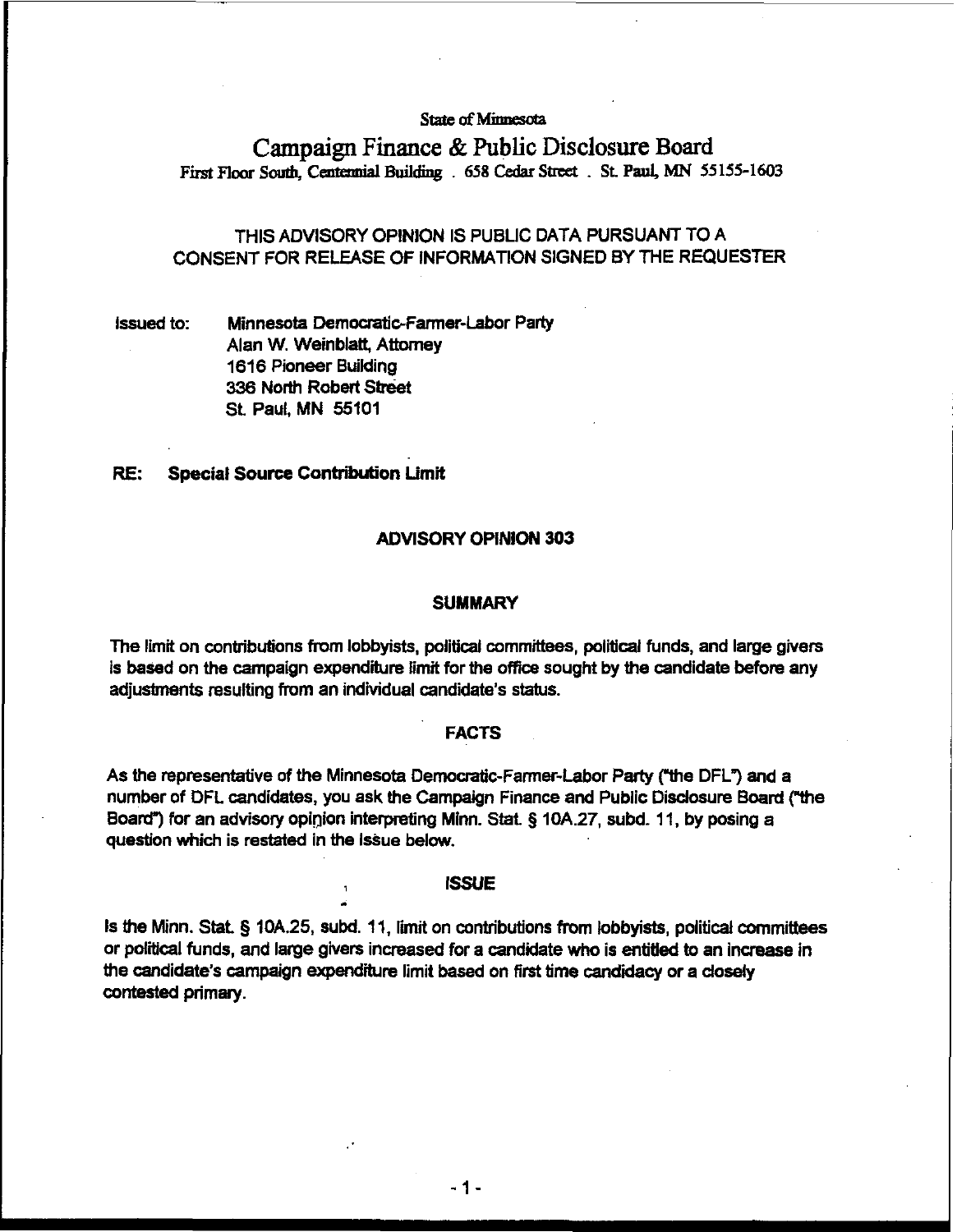## **OPINION**

No. The limit on contributions from lobbyists, political committees, political funds, and large givers established in Minn. Stat § 10A.27, subd. 11, is based on the campaign **expenditure**  limit applicable to the office, not an adjusted limit resulting from the status of the candidate with respect to the particular election.

Minn. Stat, § 10A.27, subd. 11, states that subject limit is based on the expenditure limit for the **office** sought by the candidate, not on **the** expenditure limit for a particular candidate running in a particular election for that that office.

Had the legislature intended the limit to be based on the particular candidate's expenditure limit, it easily could have written the statute to do so. An example of such a case is found in Minn. Stat. § **lOA.31,** subd. 7, in which a cap on public subsidy payments is established, based **'on** the expenditure limit for the candidate'.

Issued:  $9 - 28 - 98$ 

- */L-wz* - - <.

Carolyn Rodriguez, Chair " Campaign Finance and Public Disclosure Board